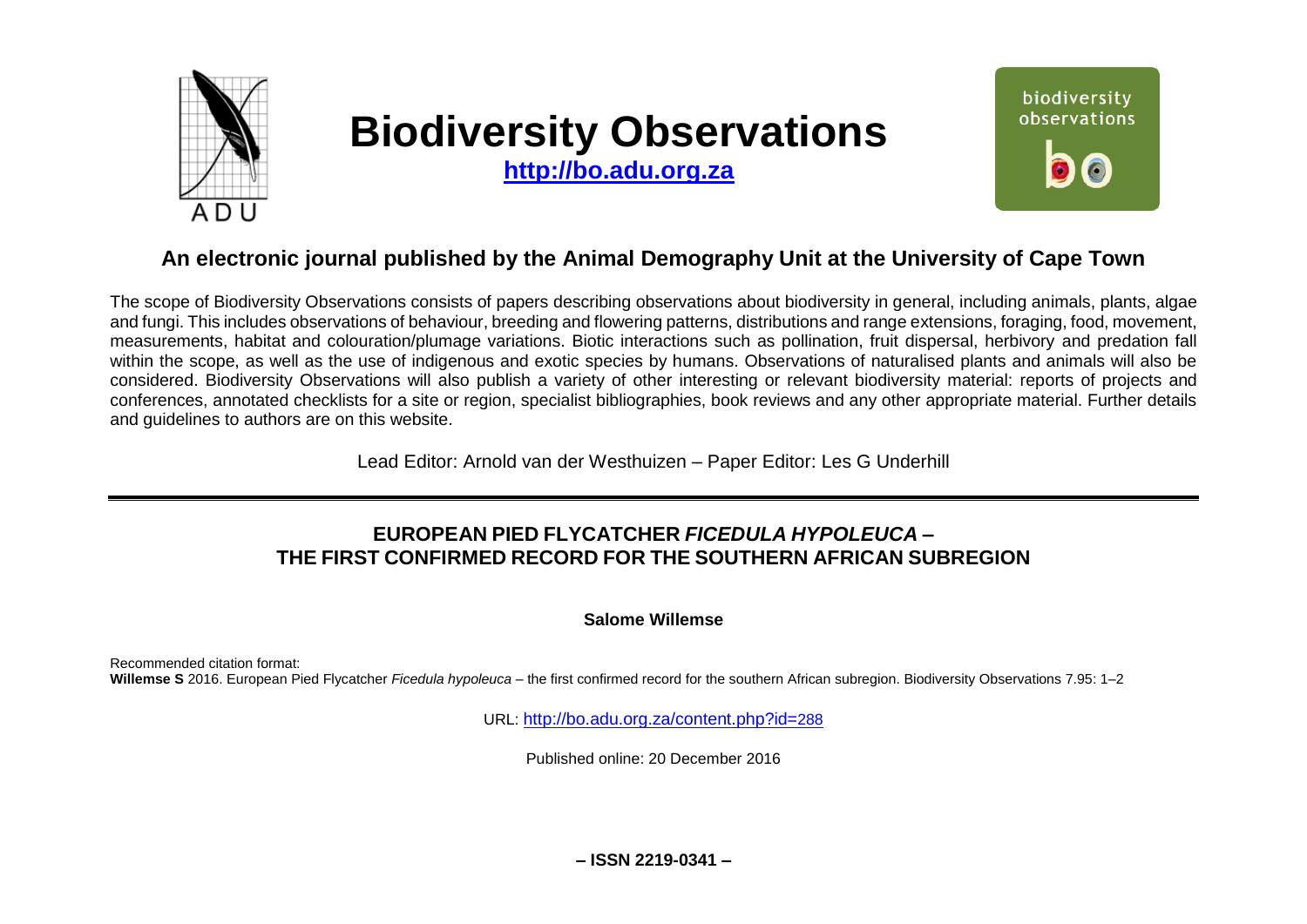#### **ADDITION TO SOUTHERN AFRICAN BIRD LIST**

### **EUROPEAN PIED FLYCATCHER** *FICEDULA HYPOLEUCA* **– THE FIRST CONFIRMED RECORD FOR THE SOUTHERN AFRICAN SUBREGION**

*Salome Willemse*

Chair, Namaqualand Bird Club, Botuin Cottages, Vanryhnsdorp, 8170 South Africa

Email: salome@ecotrails.co.za

On Sunday, 18 December 2016, I received a phone call from my dear friend/co-atlaser/citizen scientist Zenobia van Dyk from Bushmanskloof, near Clanwilliam, which is in pentad 3205\_1905, in the Western Cape. She had taken photographs of a strange-looking flycatcher had been spotted by guests (Figures 1 and 2). We speculated that it might be a Collared Flycatcher *Ficedula albicollis* and were very excited at the prospect. The sighting was also reported to Trevor Hardaker by Christiaan Viljoen, a guide at Bushmanskloof Wilderness Reserve, and he drove to Bushmanskloof from Cape Town. For me, lunch with my guests felt much longer than the actual two hours.

Upon my arrival at Bushmanskloof the bird was nowhere in sight. Zenobia and I scanned all the trees. Then a bird flew in, and low and behold … There she was! … Tiny, elegant and very skittish … She would fly to a new perch every few seconds … We scanned through Zenobia's book. The bird did not match Collared Flycatcher but it certainly was in the *Ficedula* family. This left three other candidates … Semi-collared Flycatcher *F*. *semitorquata*, Atlas Pied Flycatcher *F. speculigera* and European Pied Flycatcher *F. hypoleuca*. We eagerly awaited Trevor's arrival and for his call on the identification of this beauty.



*Figure 1.* Ficedula *flycatcher, subsequently identified by Trevor Hardaker as European Pied Flycatcher. Bushmanskloof Wilderness Reserve, pentad 3205\_1905, Western Cape, South Africa. Photographer © Zenobia van Dyk*

It was a long 24 hours wait until Trevor's Rare Bird Report finally came through by email … European Pied Flycatcher *Ficedula hypoleuca*. "It would appear that we have a new bird for the southern African subregion. The clinching detail seems to be the extent of white tips to the bases of the primaries in this bird (not reaching as close to the edge of the wing as they would in Collared or Semi-Collared Flycatchers) while the tail pattern, although apparently variable in these species, also supports the ID of the bird. Obviously, the call was also very useful in the original diagnosis. The bird appears to be a rather worn first year bird and possibly a female bird" This is quoted